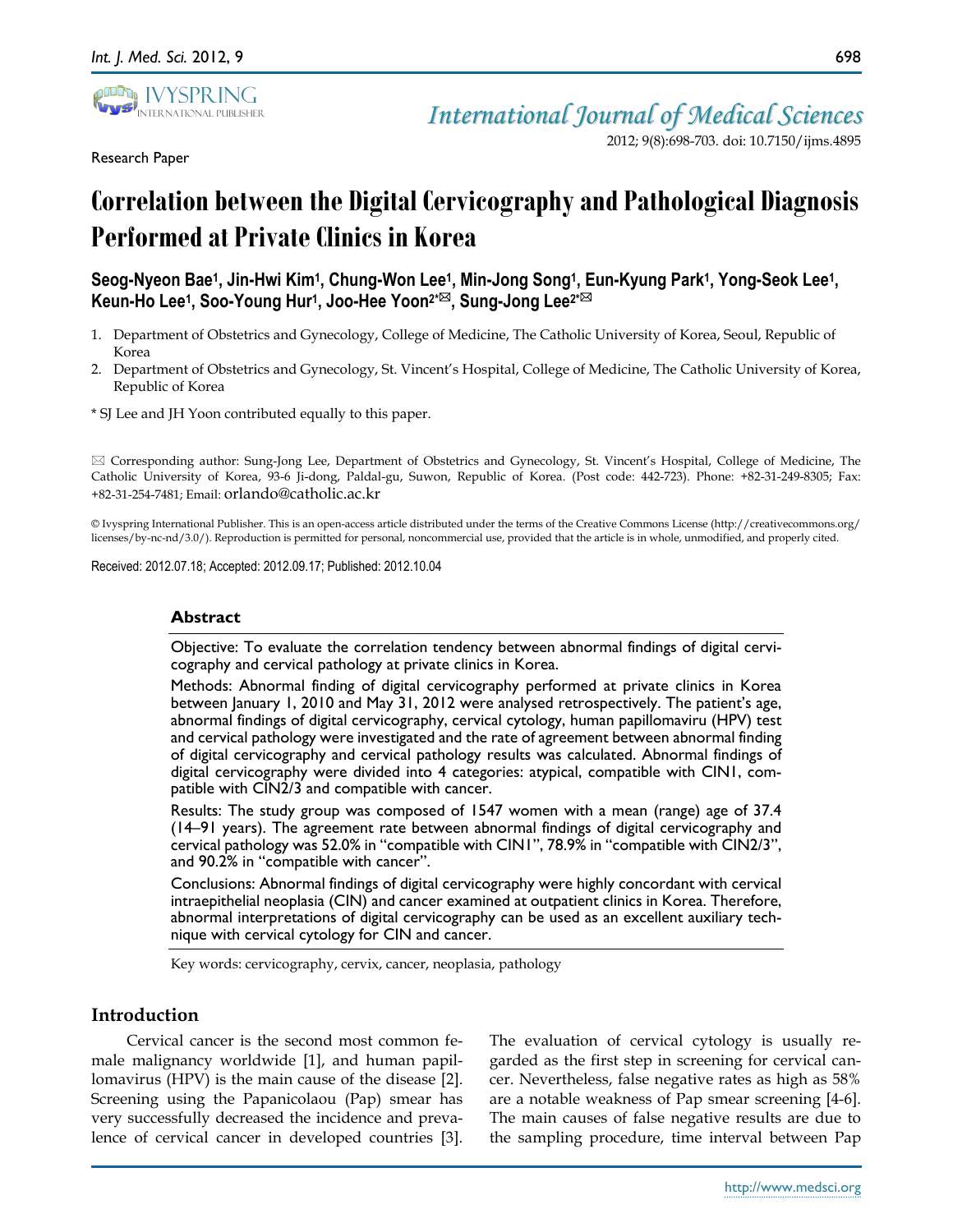smears, and interpretation of the observer [7]. Alternative or adjunct tests, such as liquid-based cytology, an HPV DNA test, colposcopy, cervicography, visual inspection, and speculoscopy were introduced to overcome the shortcoming of the Pap smear [8].

Colposcopy is the most appropriate procedure for evaluating the patients with abnormal cytology. It is also a very useful instrument for locating the exact sites of biopsy. Unfortunately, it is a very expensive instrument to set up every office. Successful colposcopy depends on the experience of the colposcopist [9]. Cervicography was introduced to fix up the problems of colposcopy by Stafl in 1981 [10]. Recently, digital cervicography adopted digital pictures instead of 35-mm sized slide and saved the cost and time for interpretation of abnormal cervix.

In private Korean clinics, digital cervicography is popular instrument in the evaluation of women with abnormal cytology, where doctors have insufficient experience with colposcopy and want to utilize objective photography of the cervix to document the disease. A cervical biopsy had been also performed on patients presenting with abnormal cervicography, according to the recommendations published by expert colposcopists. However, there have been few comprehensive surveys of the concordance between abnormal findings of cervicography and results of cervical pathology in Korea.

The aim of this study is to determine the agreement rate between abnormal findings of digital cervicography and histological diagnosis performed at private clinics in Korea.

## **Materials and Methods**

### **Data collection**

Cervical cytology had been performed on women attending the private clinics as part of screening program in Korea. Digital cervicography was executed on patients after abnormal cytology was initially diagnosed. The data was retrospectively collected from the records of women who were diagnosed with abnormal results on cervicography between January 1, 2010 and May 31, 2012. Patients with abnormal impression of cervicography underwent cervical biopsy according to the instruction by colposcopists who evaluated cervicography sent from private clinics. The pathologic data performed at private clinics were collected using telephone or e-mail by authors. The following parameters were recorded and included in the analysis: age, diagnosis based on digital cervicography, cervical cytology, HPV DNA test and cervical pathology.

## **Digital cervicography and interpretation process**

Cervicography is a photographic method invented by Stafl in 1981. A cerviscope is a diagnostic device that utilizes the principle of colposcopy. It is composed of a 35-mm camera and fixed 100-mm macrolens. The cervix is visualized with a vaginal speculum and 5% acetic acid is applied to the cervix. The image of the acetic-acid treated cervix is processed onto film and projected on a white screen for analysis [10, 11]. We have used digital cervicography since 2010 and collected the data from private clinics.

The cervicography image was interpreted by expert colposcopists, all of whom were professors at hospitals associated with medical colleges in Korea and had considerable experience in colposcopy. The colposcopist's interpretation of the cervicography was returned to the private clinic and cervical biopsy was performed on patient whose cervicography result was deemed abnormal (Fig. 1).

## **Cervicography categories**

The digital cervicography results in which the transformation zone could not be evaluated was considered unsatisfactory. Women with unsatisfactory or normal finding of cervicography were excluded from the study. Abnormal interpretation categories of cervicography were defined as follows: "atypical" if an acetowhite area was found outside the transformation zone or acetowhite area showed unclear or insignificant features due to mucus or blood within the transformation zone; "compatible with cancer" if comparable to cervical cancer; and "comparable with CIN" if suggestive of cervical intraepithelial neoplasia (CIN). "Compatible with CIN" findings were again subcategorized into 2 degrees: "compatible with CIN 1" if suggestive of CIN 1 and "compatible with CIN 2/3" if indicative of CIN 2 or CIN 3.

### **Statistics**

The exact agreement was defined as follows: if "atypical" on cervicogram was indicative of CIN or cancer; if "compatible with CIN1", "compatible with CIN2/3", and "compatible with cancer" in cervicography impression corresponded to CIN1, CIN2 or CIN 3, and cancer, respectively in pathology. Data analysis was conducted with statistical software, SAS version 8.0 (SAS institute Inc, USA). The analysis of variance (ANOVA) was utilized to evaluate the difference of age according to the cervicography interpretations. Kappa value was used to know the agreement trend between cervicography impression and cervical pathology.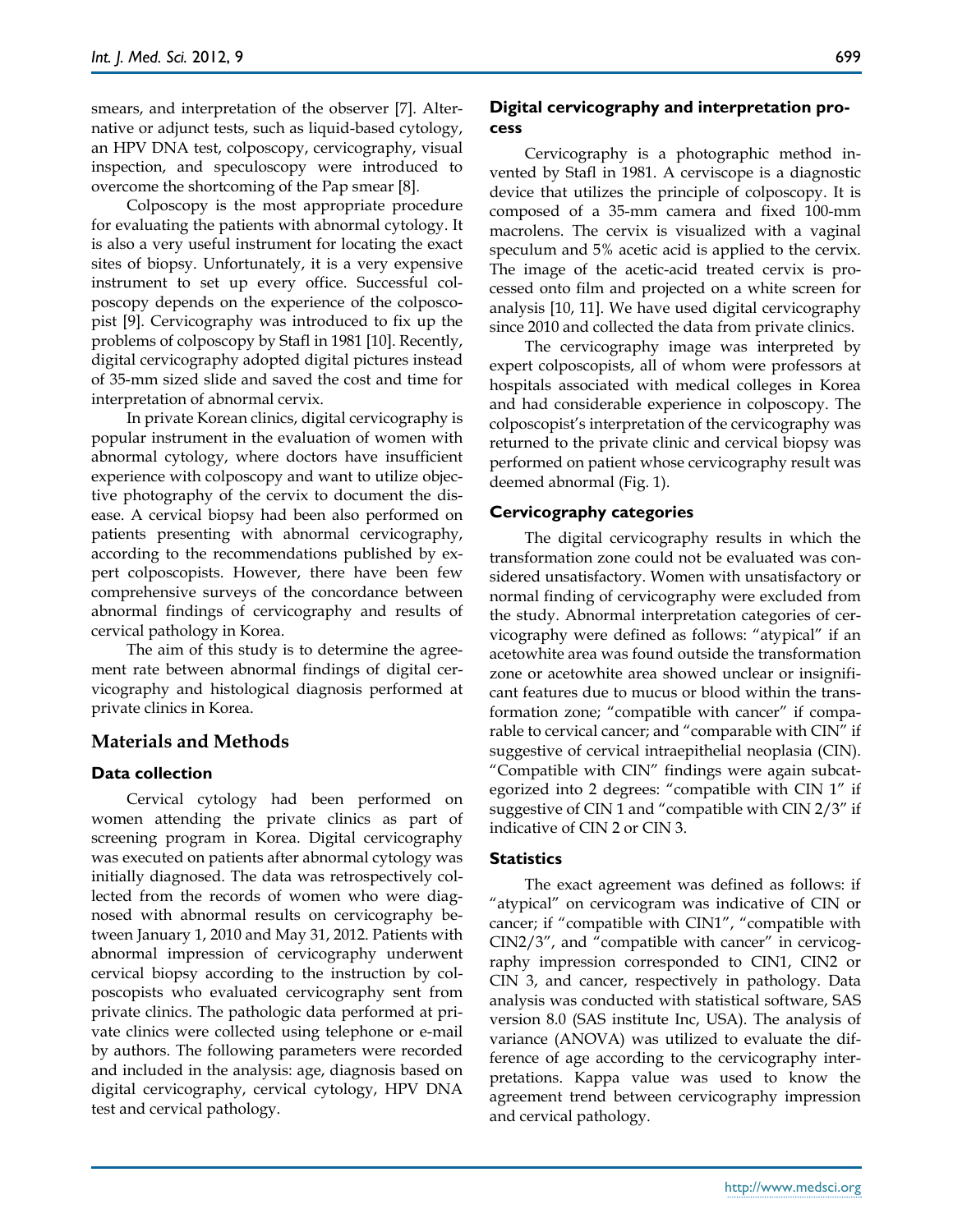#### **Results**

A total of 1547 patients had digital cervicography, Pap smear, and cervical pathology. The histology results from this population showed 74.2% CIN, 13.9% cervical cancer, and 11.9% cervicitis (Table 1). Table 1 shows the distribution of cervicography interpretation according to the cervical pathology. The most prevalent interpretation of cervicography was atypical ( $n = 834, 53.9%$ ) followed by "compatible with CIN  $1''$  (n = 358, 23.1%). With regard to the distribution of cervical cytology, there were 568 women (36.7%) who presented with high-grade squamous intraepithelial lesion (HSIL) cytology and 520 women (33.6%) who presented with atypical cytology.

The age range of 1547 women was 14–91 years, with a mean of 37.4 years. The mean age of women with "compatible with cancer" was 56.5 years, which was older than any of the other groups  $(P < 0.01)$ , ANOVA) (Table 2).

The association between abnormal findings of cervicography and cervical biopsy is shown in Table 3. The rate of exact agreement between abnormal cervicography and cervical pathology were 52.0% in "compatible with CIN 1", 78.9% in "compatible with CIN 2/3", and 90.2% in those with "compatible with cancer". The statistical significance of accordance between "compatible with CIN" cervicography and cervical pathology was noted (kappa: 0.258, *P* < 0.01). Of 581 women with "compatible with CIN", 35 (13.7%) women had lower grade pathology than cervicography and 184 (31.7%) women had histology that exhibited higher grade pathology than cervicography.



**Fig. 1** The internet network system of digital cervicography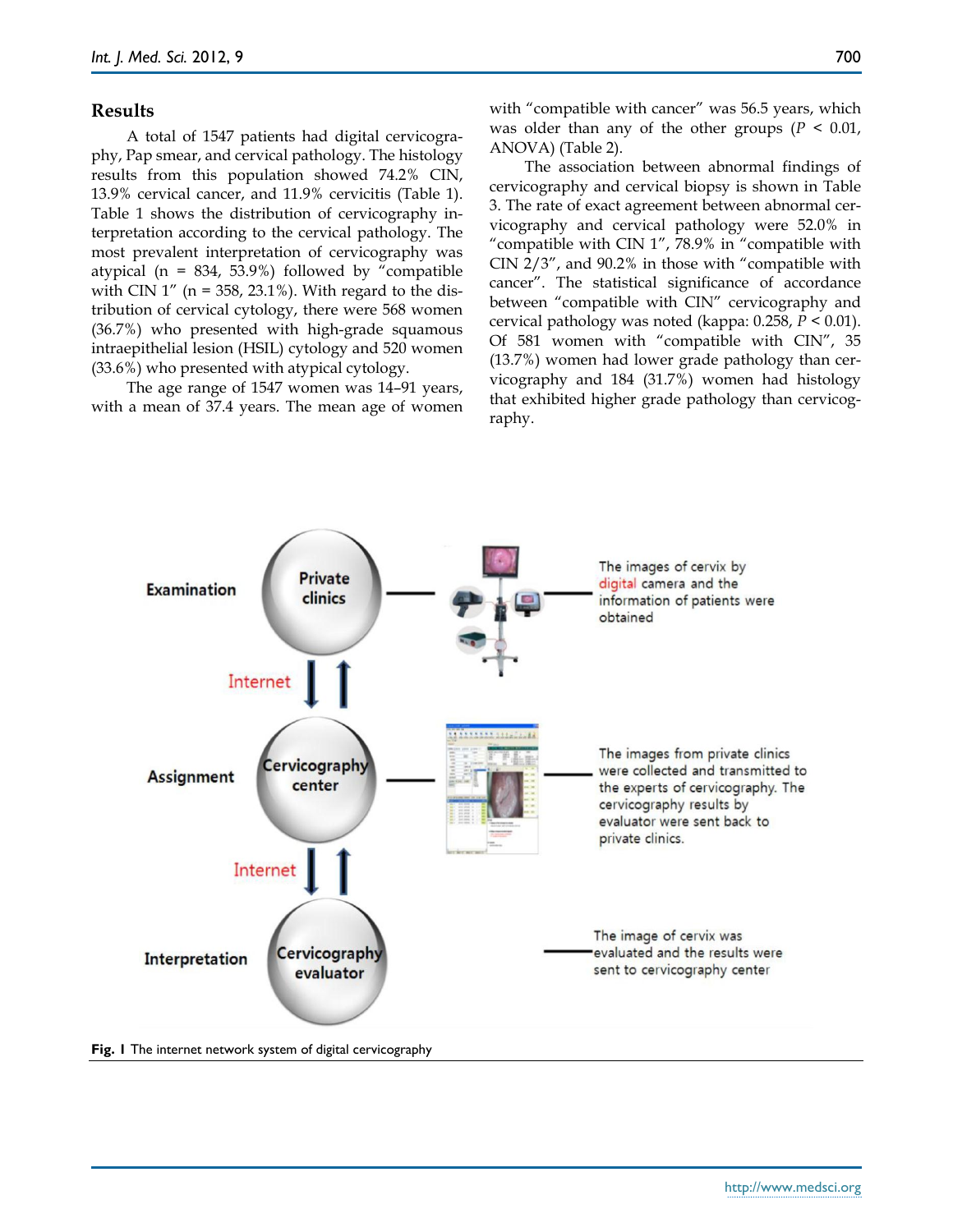| Cervicography Pap smear    |                       | Cervical Pathology        |      |                                 |      |                |                        |                  |                       |        |           |  |
|----------------------------|-----------------------|---------------------------|------|---------------------------------|------|----------------|------------------------|------------------|-----------------------|--------|-----------|--|
| impression                 |                       | Cervicitis<br>$(n = 184)$ |      | $\text{CIN}^*$ 1<br>$(n = 554)$ |      |                | CIN 2/3<br>$(n = 594)$ |                  | Cancer<br>$(n = 215)$ |        | Total     |  |
|                            |                       | number                    | $\%$ | number                          | $\%$ | number         | $\%$                   | number           | $\%$                  | number | $\%$      |  |
| Atypical                   | Atypical <sup>t</sup> | 117                       | 7.6  | 159                             | 10.3 | 39             | 2.5                    | 15               | 1.0                   | 330    | 21.3      |  |
|                            | $LSIL^*$              | 33                        | 2.1  | 139                             | 9.0  | 22             | 1.4                    | $\boldsymbol{0}$ | 0.0                   | 194    | 12.5      |  |
|                            | HSIL <sup>s</sup>     | 13                        | 0.8  | 53                              | 3.4  | 195            | 12.6                   | 24               | 1.6                   | 285    | 18.4      |  |
|                            | Cancer                | $\mathbf{1}$              | 0.1  | $\boldsymbol{0}$                | 0.0  | $\overline{4}$ | 0.3                    | $20\,$           | 1.3                   | 25     | 1.6       |  |
| Compatible<br>with CIN 1   | Atypical              | 6                         | 0.4  | 76                              | 4.9  | 36             | 2.3                    | 3                | 0.2                   | 121    | $7.8\,$   |  |
|                            | <b>LSIL</b>           | 4                         | 0.3  | 94                              | 6.1  | 26             | 1.7                    | $\mathbf{1}$     | 0.1                   | 125    | 8.1       |  |
|                            | <b>HSIL</b>           | 2                         | 0.1  | 15                              | 1.0  | 83             | 5.4                    | 6                | 0.4                   | 106    | 6.9       |  |
|                            | Cancer                | $\boldsymbol{0}$          | 0.0  | $\mathbf{1}$                    | 0.1  | $\overline{2}$ | 0.1                    | 3                | 0.2                   | 6      | 0.4       |  |
| Compatible<br>with CIN 2/3 | Atypical              | $\overline{2}$            | 0.1  | $\,8\,$                         | 0.5  | 40             | 2.6                    | $\overline{4}$   | 0.3                   | 54     | $3.5\,$   |  |
|                            | <b>LSIL</b>           | 4                         | 0.3  | $\overline{4}$                  | 0.3  | 9              | 0.6                    | $\boldsymbol{0}$ | 0.0                   | 17     | 1.1       |  |
|                            | <b>HSIL</b>           | $\overline{2}$            | 0.1  | 3                               | 0.2  | 125            | 8.1                    | 10               | 0.6                   | 140    | 9.0       |  |
|                            | Cancer                | $\boldsymbol{0}$          | 0.0  | $\boldsymbol{0}$                | 0.0  | $\overline{2}$ | 0.1                    | 10               | 0.6                   | 12     | $\rm 0.8$ |  |
| Compatible<br>with cancer  | Atypical              | $\boldsymbol{0}$          | 0.0  | $\mathbf{1}$                    | 0.1  | 3              | 0.2                    | 11               | 0.7                   | 15     | 1.0       |  |
|                            | <b>LSIL</b>           | $\boldsymbol{0}$          | 0.0  | $\mathbf{1}$                    | 0.1  | $\mathbf{0}$   | 0.0                    | 2                | 0.1                   | 3      | 0.2       |  |
|                            | <b>HSIL</b>           | $\boldsymbol{0}$          | 0.0  | $\boldsymbol{0}$                | 0.0  | 7              | 0.5                    | 30               | 1.9                   | 37     | 2.4       |  |
|                            | Cancer                | $\boldsymbol{0}$          | 0.0  | $\boldsymbol{0}$                | 0.0  | $\mathbf{1}$   | 0.1                    | 76               | 4.9                   | 77     | 5.0       |  |

#### **Table 1.** Distribution of digital cervicography and cytology in cervical pathology (N = 1547)

\*Cervical intraepithelial neoplasia

†Atypical squamous cells of uncertain significance (ASCUS) and atypical glandular cells of uncertain significance (AGUS)

‡ Low-grade squamous intraepithelial lesion

§ High-grade squamous intraepithelial lesion

#### **Table 2.** Age distribution according to the result of digital cervicography (N = 1547)

| Age             |                                                | Cervicography impression |                         |                        |  |  |  |  |
|-----------------|------------------------------------------------|--------------------------|-------------------------|------------------------|--|--|--|--|
|                 | Compatible with CIN <sup>*</sup> 1<br>Atypical |                          | Compatible with CIN 2/3 | Compatible with cancer |  |  |  |  |
|                 | $(n = 834)$                                    | $(n = 358)$              | $(n = 223)$             | $(n = 132)$            |  |  |  |  |
| Mean            | 35.6                                           | 33.8                     | 38.6                    | 56.5                   |  |  |  |  |
| Range           | 14-78                                          | 18-69                    | 23-79                   | 27-91                  |  |  |  |  |
| SD <sup>†</sup> | 10.6                                           | 7.6                      | 10.4                    | 13.4                   |  |  |  |  |

\* Cervical intraepithelial neoplasia

† Standard deviation

#### **Table 3**. Distribution of cervical pathology according to the result of digital cervicography (N = 1547)

| Pathology  | Cervicography impression |            |             |                       |     |                         |     |                        |  |
|------------|--------------------------|------------|-------------|-----------------------|-----|-------------------------|-----|------------------------|--|
|            | Atypical                 |            |             | Compatible with CIN 1 |     | Compatible with CIN 2/3 |     | Compatible with cancer |  |
|            | $(n = 834)$              |            | $(n = 358)$ |                       |     | $(n = 223)$             |     |                        |  |
| Cervicitis | 164                      | $(19.6\%)$ | 12          | $(3.3\%)$             | 8   | $(3.6\%)$               |     | $(0.0\%)$              |  |
| $CIN^*1$   | 351                      | $(42.1\%)$ | 186         | $(52.0\%)$            | 15  | (6.7%)                  |     | $(1.5\%)$              |  |
| CIN2/3     | 260                      | $(31.2\%)$ | 147         | $(41.1\%)$            | 176 | $(78.9\%)$              | 11  | $(8.3\%)$              |  |
| Cancer     | 59                       | $(7.1\%)$  | 13          | $(3.6\%)$             | 24  | $(10.8\%)$              | 119 | $(90.2\%)$             |  |

\* Cervical intraepithelial neoplasia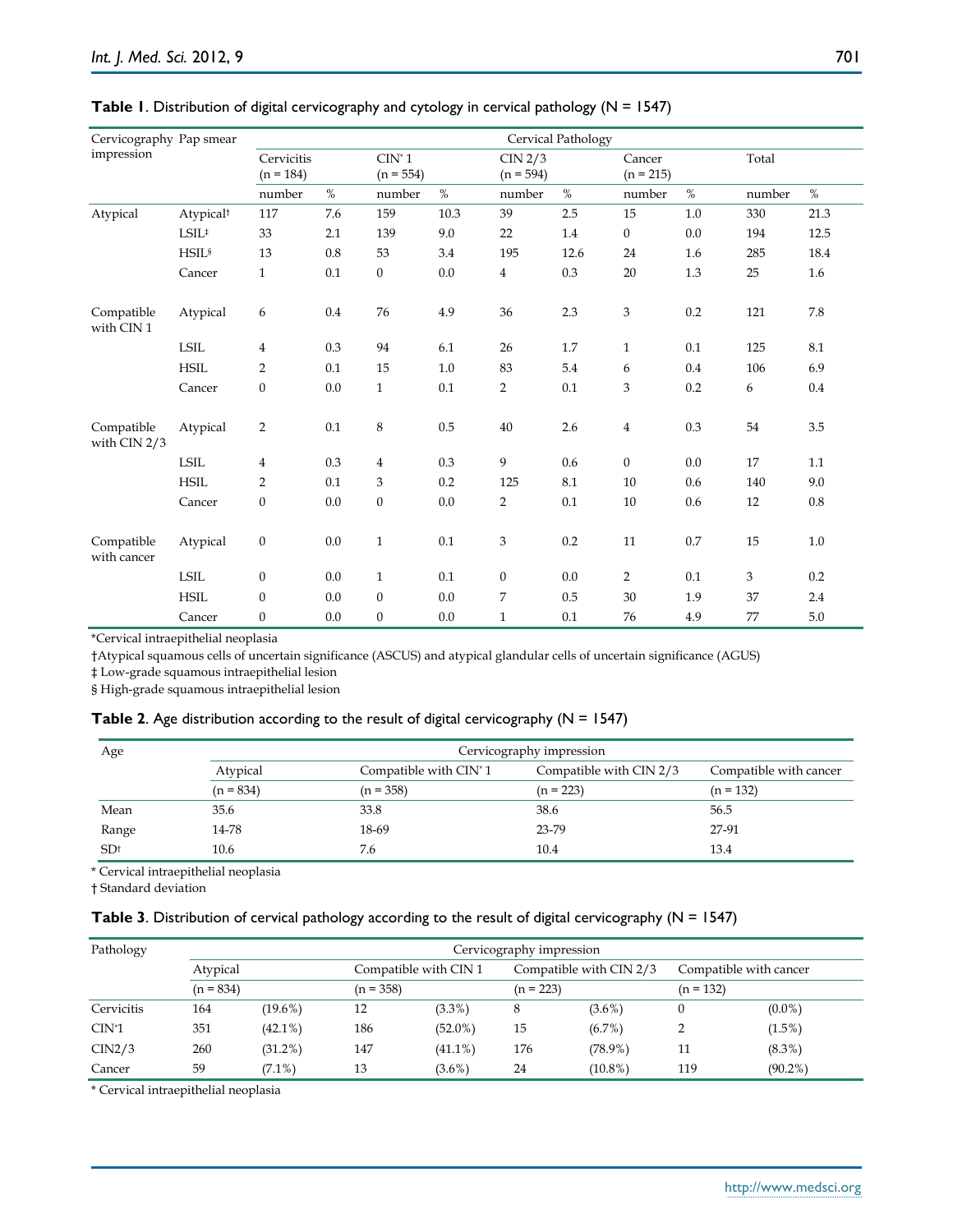#### **Discussion**

This analysis shows a remarkably high concordance between abnormal findings of digital cervicography and cervical pathology. The overall concordance rate of abnormal cervicography interpretations ( $N = 1547$ ) with cervical pathology was 74.4%. Surprisingly, the rate of exact agreement between "compatible with CIN and cancer" cervicography (n = 713) with cervical pathology is 67.5%. In addition, the agreement rate increased up to 95.1% within permissible limits of one degree of difference.

Cervicography was used to resolve the low sensitivity of the Pap smear, and improved the sensitivity of cervical cytology to 77% [12]. The merit of cervicography at private clinics in Korea is its relatively low cost of \$25–40 compared with \$100 for a HPV DNA test. Also, the cost of a cervicoscope is less than that of a colposcope. It enables doctors to easily set up a cervicography screening system and move away from time-consuming procedures like colposcopy. The technique of cervicography is easy to perform, and also provides legal evidence and a photograph of the cervix with an explanation of the result by an authorized colposcopist.

Unfortunately, the high false positivity of cervicography is a diagnostic limitation of this method [13]. Acetowhite epithelium is the transformation zone where the tissue color changes to white after application of acetic acid. It can also be seen occasionally in squamous metaplasia during the healing stage [14], and carelessly confused with leukoplakia of the cervix [15]. Moreover, bleeding and mucus are factors that can confuse the interpretation of cervicography. Tawa et al reported that 95% of women without dysplasia were incorrectly diagnosed with use of cervicography. After application of acetic acid, these authors categorized any visible white lesion as suspicious, resulting in a very high false positive rate, and referred the patient for colposcopy [16]. The diagnostic categories in this study, which were modified from the original report by Stafl [10], were negative, atypical, compatible with CIN 1, compatible with CIN 2/3, and compatible with cancer. The criteria for assigning the sample to the suspicious atypical group was used in our study, but the false positive rate could not be determined because of the limitations of the study design.

Our results show that agreement rates between "compatible with CIN and cancer" on cervicography and pathology in CIN 1, CIN2 or 3, and cervical cancer were 52.0%, 78.9%, and 90.2%, respectively. These results are similar to published reports evaluating the accuracy of cervicography results [17, 18]. Our results of cervicography show a proportional trend with cervical pathology, and the highest accordance is achieved with cervical cancer (kappa value: 0.258, *P* < 0.01). The increasing tendency for agreement to occur with the increasing severity of the cervical pathology is also noted with colposcopy [19, 20]. Interestingly, the positive predictive value of "compatible with CIN 2/3 or cancer" cervicography result is better than for 39% of colposcopy for CIN 2/3 or cancer [19]. In colposcopic evaluation, the Reid colposcopic index showed a low sensitivity of 37.3% in the diagnosis of CIN3 [21]. Only 57% of CIN2-3 was detected on the biopsy that was performed on the most abnormal area in colposcopy [22]. Based on our results of HPV types, HPV 16, 11, 58, 6, 52, 31 and 33 were the most common types in the HPV positive patients (475 cases) and the proportion of those were as follows: 34.7%, 8.8%, 8.6%, 7.8%, 6.9%, 6.9% and 6.7%.

In our study, digital cervicography results were more frequently underestimated than overestimated, suggesting a tendency not to detect higher grade lesions. Of 358 women with "compatible with CIN 1" results, 160 (44.7%) were diagnosed with CIN2/3 and cancer. Surprisingly, 66 (41.3%) of the 160 women had atypical cytology or low grade squamous intraepithelial lesion (LSIL). These results suggest that the interpretation of the results should be cautious, even when low grade abnormalities are found with cervicography and cervical cytology.

A limitation of this study is that the biopsies were not all performed at one institution, which could cause error due to diagnostic bias. The study population was limited to women with abnormal cervicography, which makes it difficult to assess the true disease status and could cause verification bias in evaluating the diagnostic device [23, 24].

In conclusion, our results emphasize the high concordance rate of digital cervicography in outpatient clinics in Korea. This study suggests that the lack of availability of expert colposcopists can be safely substituted by cervicography. Cervicography can be a good indicator of the need for a cervical biopsy, and is an excellent auxiliary tool for pre-invasive disease and cervical cancer.

#### **Competing Interests**

The authors have declared that no competing interest exists.

#### **References**

- 1. Parkin DM, Bray F, Ferlay J, Pisani P. Global cancer statistics, 2002. CA Cancer J Clin. 2005; 55: 74-108.
- 2. zur Hausen H, de Villiers EM. Human papillomaviruses. Annu Rev Microbiol. 1994; 48: 427-47.